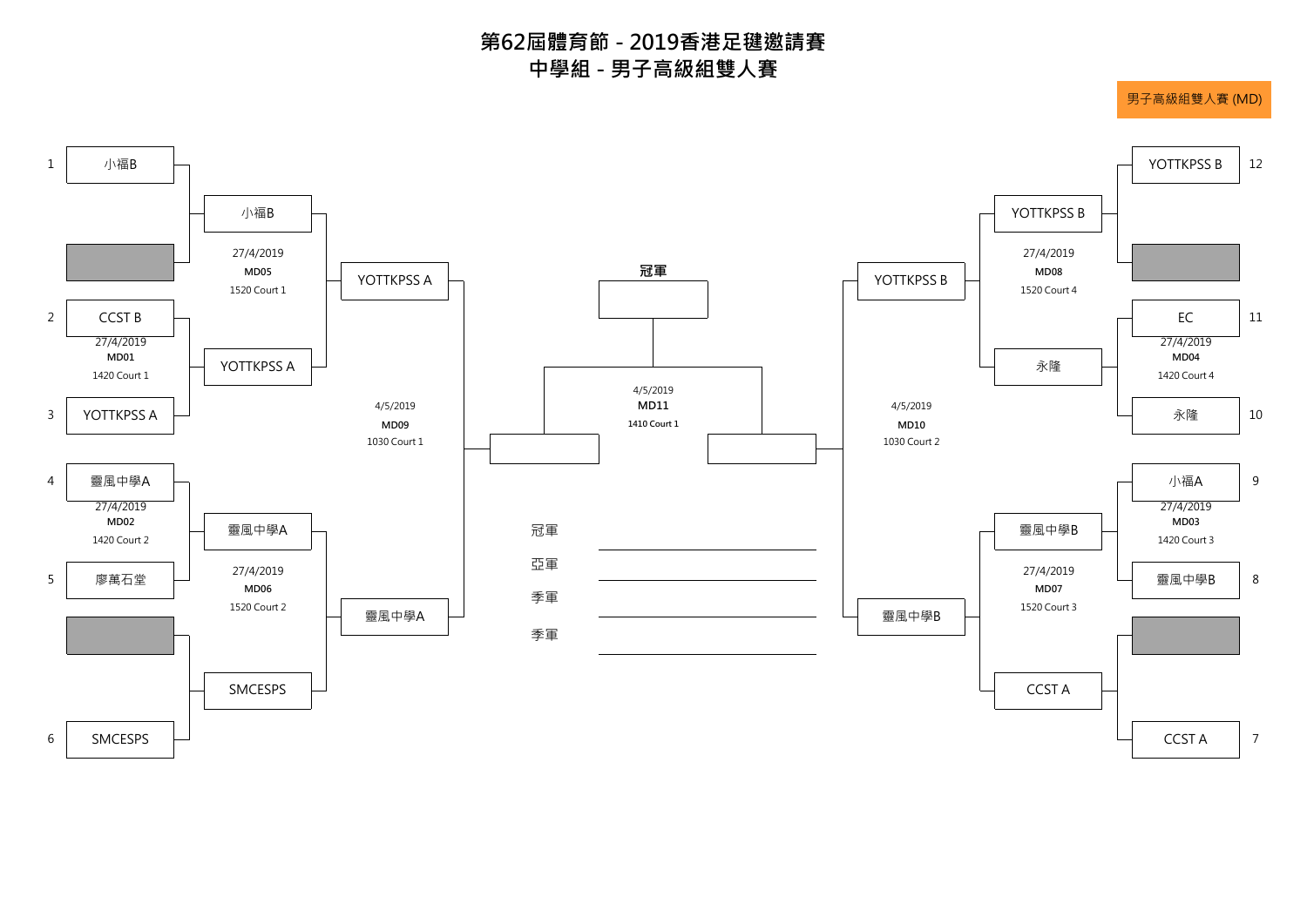

8

**BD01**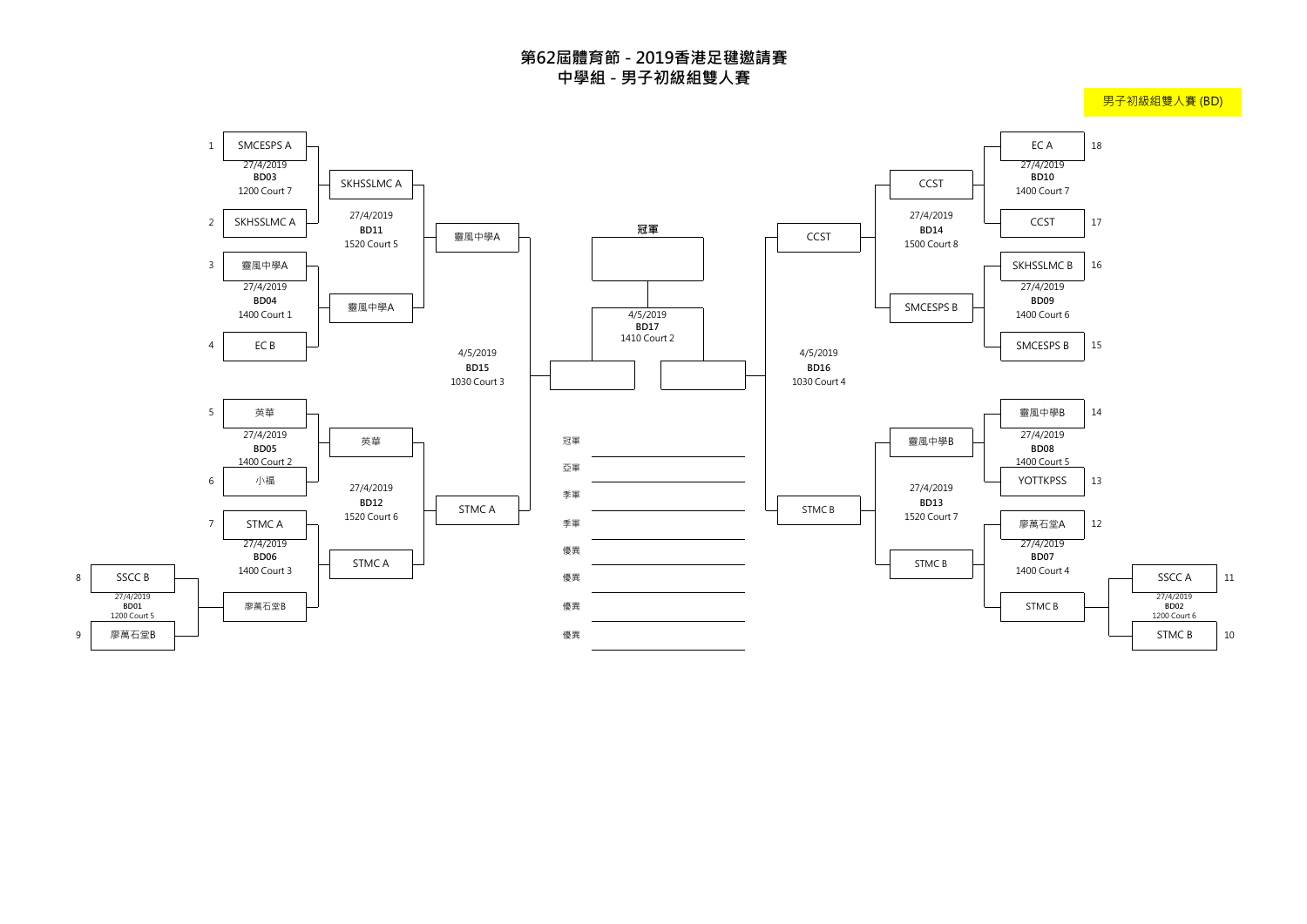



## **第62屆體育節 - 2019香港足毽邀請賽 中學組 - 女子高級組雙人賽**

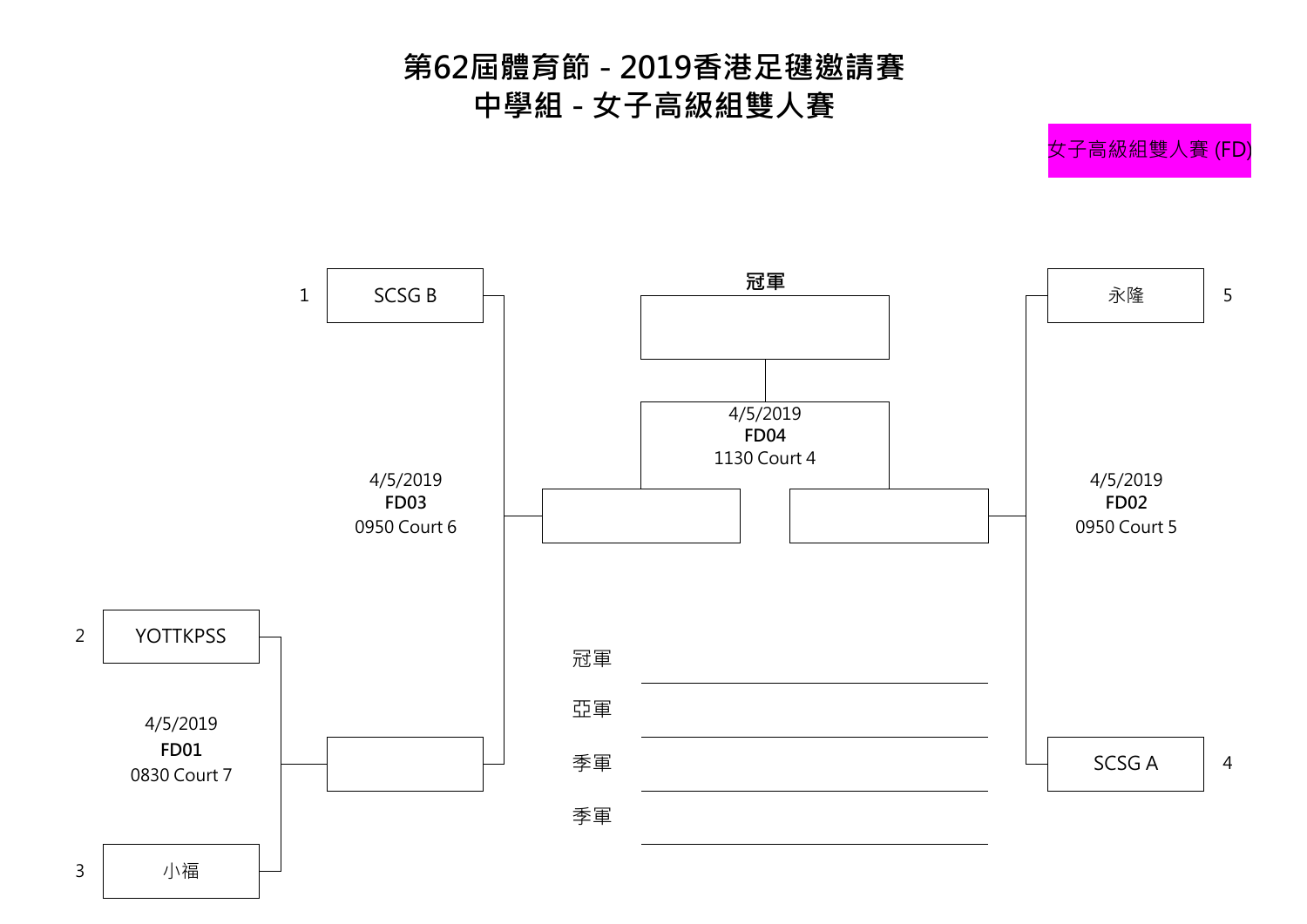

## **第62屆體育節 - 2019香港足毽邀請賽 中學組 - 女子初級組雙人賽**